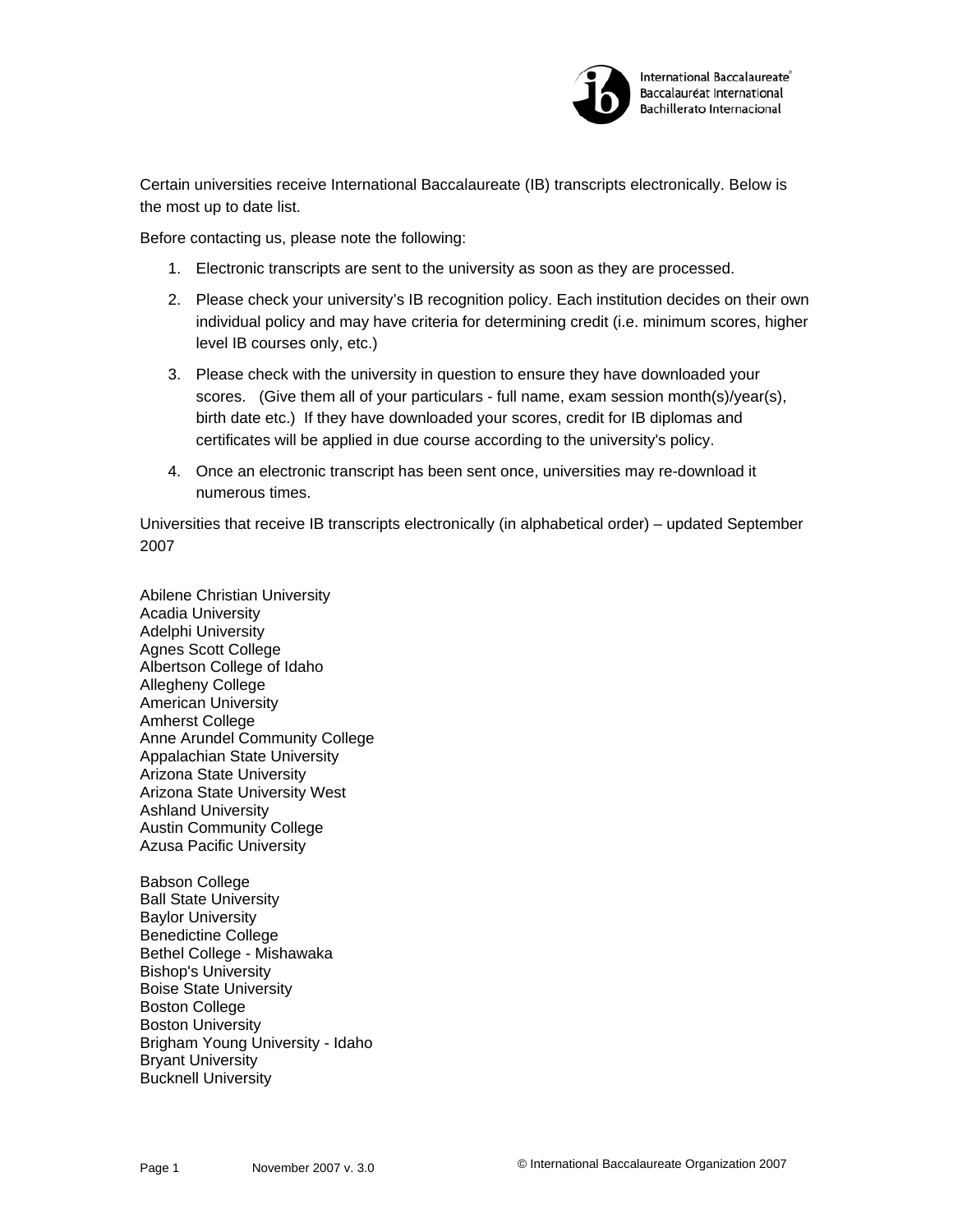California State University - East Bay California State University - Los Angeles California State University - San Marcos Calvin College Campbell University Carleton College Carleton University Case Western Reserve University Central Connecticut State University Central Methodist University Chemeketa Community College Chicago State University Colby College College of St. Catherine Colorado State University - Fort Collins Columbus College of Art and Design Concordia College Concordia University - Austin Concordia University - Montréal Concordia University - Nebraska Concordia University College of Alberta Cornell University Culinary Institute of America

Dartmouth College DePaul University Duke University

Eastern Oregon University Elizabethtown College Empire State College Evangel University

Florida Atlantic University - Boca Raton Florida Atlantic University - Wilkes Honors College Florida Bright Futures Scholarship Program Florida Gulf Coast University Florida State University Forsyth Technical Community College Francis Marion University Franklin Pierce College Franklin University Frostburg State University - Maryland

George Fox University George Mason University George Washington University Georgia College and State University Georgia Institute of Technology Glendon College Grant MacEwan Community College Grove City College

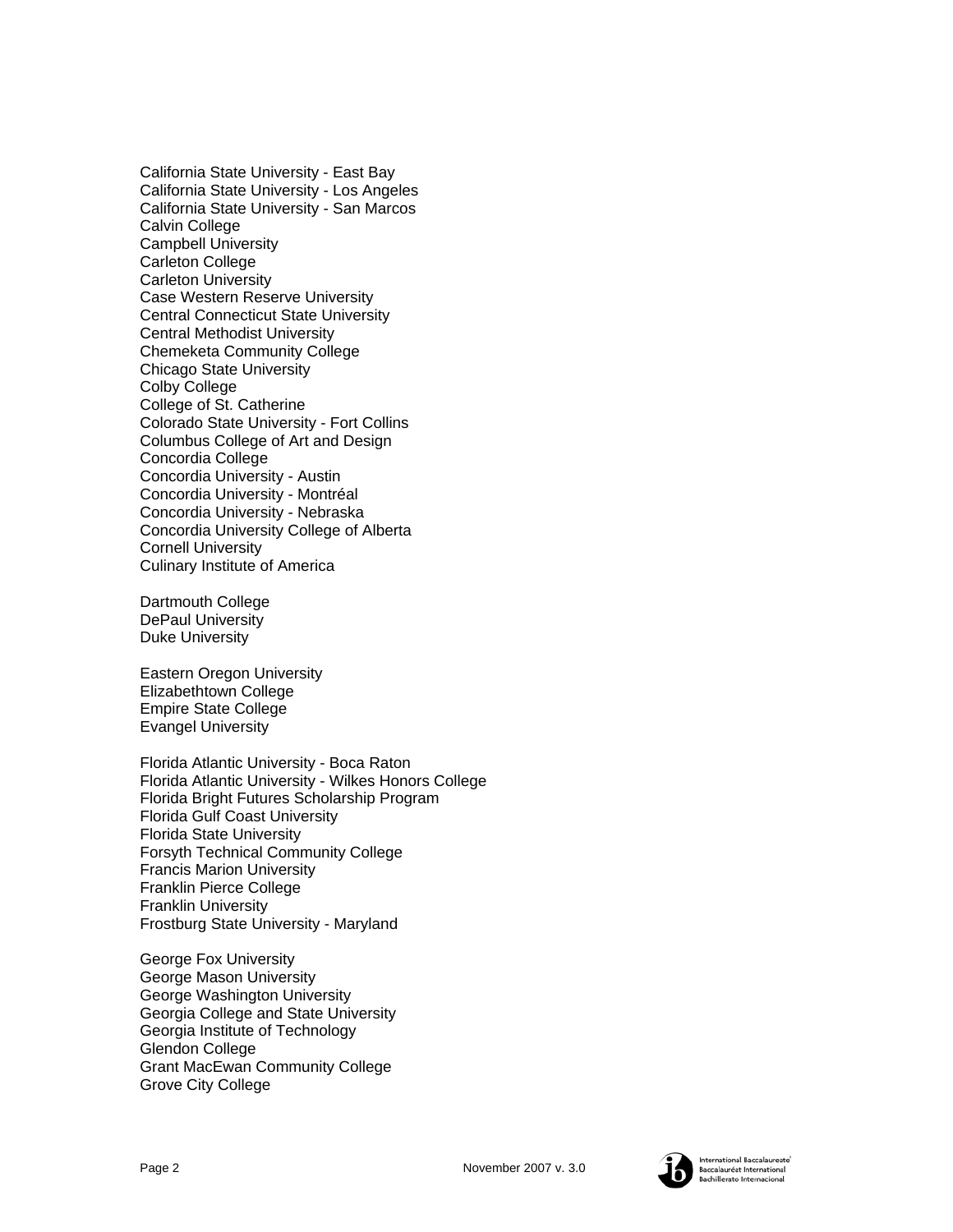Harvard University Hood College Howard Community College – Maryland

Inver Hills Community College Iona College Iowa State University

Johns Hopkins University Juniata College

Lander University Lehigh University Lesley University Long Island University - C.W. Post Campus Longview Community College Loyola Marymount University Loyola University - Chicago Lubbock Christian University

Macalester College Massachusetts Institute of Technology McGill University McGill University - Faculty of Engineering Memorial University of Newfoundland Midland College Midwestern State University Missouri Southern State University Missouri Western State University Moody Bible Institute Morgan State University

New College of Florida Newbury College North Hennepin Community College North Park University Northeastern University Northwest Christian College Nova Scotia College of Art and Design

Oakland University Old Dominion University Our Lady of the Lake University

Prairie View A&M University Presbyterian College

Queen's University

Ridgewater College Roanoke College Rowan University



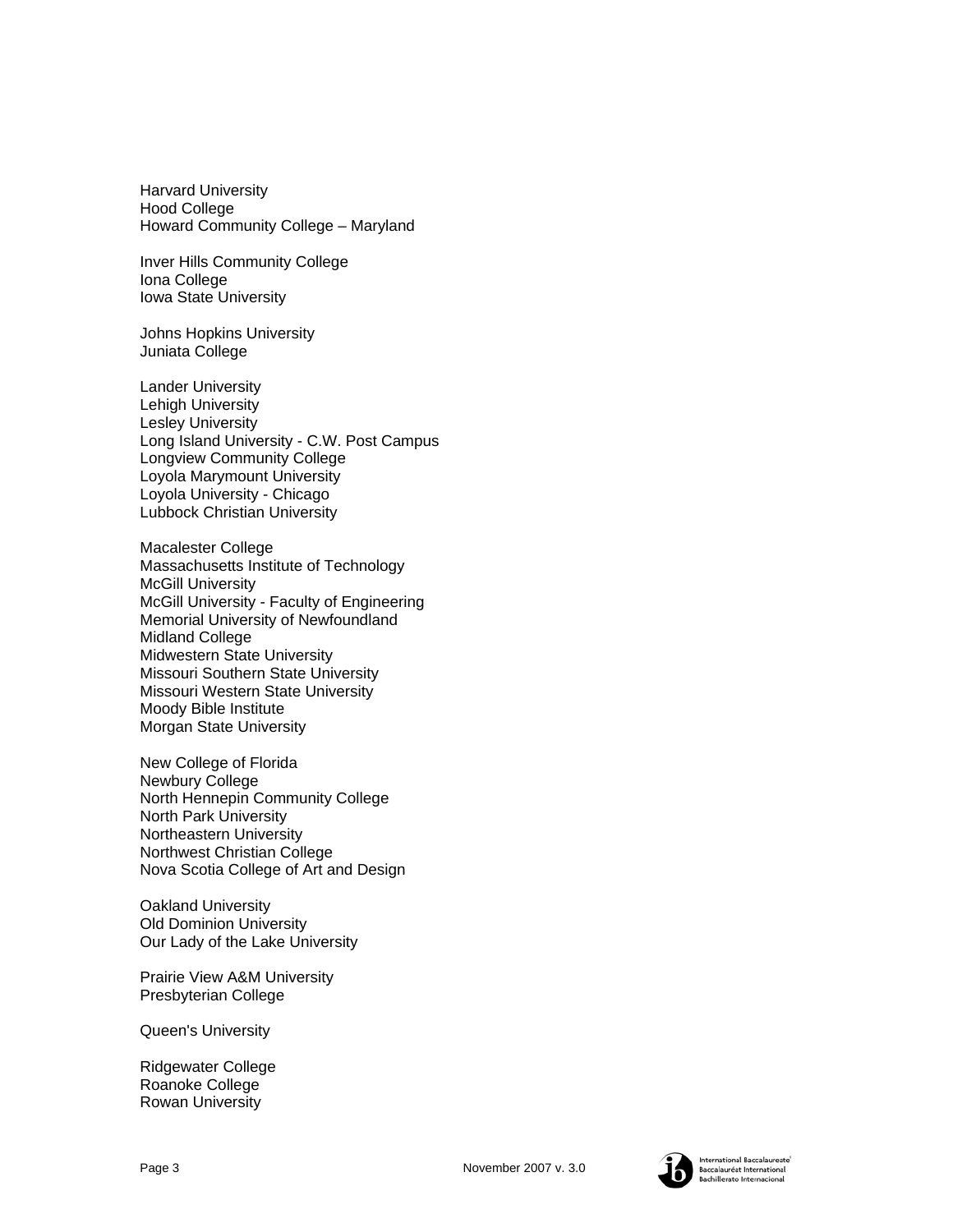Royal Military College of Canada

Saint Anselm College Saint Mary's University Samford University San Antonio College Santa Fe Community College Schreiner University Shepherd University Southern Connecticut State University Southern Illinois University - Carbondale Southern Methodist University Southwest Baptist University Southwestern University St. Edward's University St. John's University - New York St. Mary's College of Maryland St. Olaf College St. Thomas University Suffolk University SUNY - Binghamton University SUNY - College at Fredonia SUNY - College at Potsdam SUNY - College of Technology at Alfred SUNY - Maritime College SUNY - University at Buffalo

Temple University Tennessee Technological University Texas A&M University - College Station Texas A&M University - Commerce Texas A&M University - Corpus Christi Texas State University - San Marcos Toccoa Falls College Tulane University

United States Military Academy Université de Moncton University of Arizona - Tucson University of British Columbia University of Calgary University of California – Davis University of California - Irvine University of California - San Diego University of California - Santa Barbara University of Central Missouri University of Colorado at Boulder University of Colorado at Denver - Health Sciences Center University of Denver University of Florida University of Georgia University of Hartford University of Hawaii - Hilo

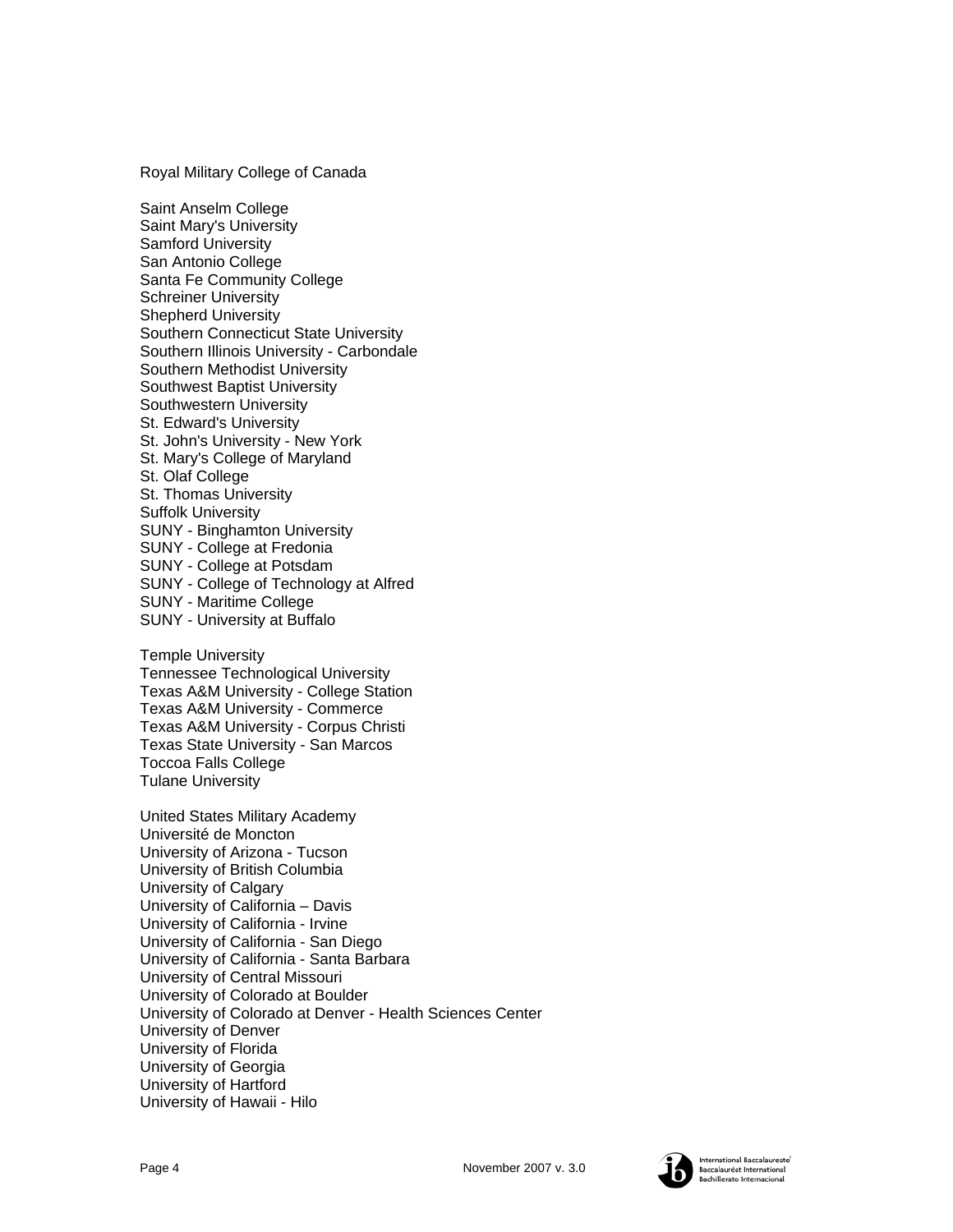University of Houston (main campus only) University of Kansas University of Kentucky University of King's College University of Manitoba University of Mary Hardin-Baylor University of Mary Washington University of Maryland - Baltimore County University of Maryland - College Park University of Massachusetts - Boston University of Mississippi University of Missouri - St. Louis University of New Brunswick - Fredericton University of North Carolina - Chapel Hill University of North Carolina - Charlotte University of North Texas University of Notre Dame University of Ontario Institute of Technology University of Oregon - Eugene University of Pennsylvania University of Richmond University of Saskatchewan University of Scranton University of South Carolina - Columbia University of Southern California University of Texas - Pan American University of Texas at Arlington University of Texas at Austin University of Texas at El Paso University of Toronto University of Tulsa University of Virginia - Charlottesville University of Winnipeg University of Wisconsin - Madison University of Wisconsin - River Falls University of Wyoming University of the Ozarks University of the Sciences in Philadelphia Upper Iowa University

Villanova University Virginia Military Institute Virginia Polytechnic Institute & State University Viterbo College

Washington and Lee University Webster University Wellesley College Wesleyan University West Texas A&M University West Virginia University Western Michigan University Wheaton College - Illinois